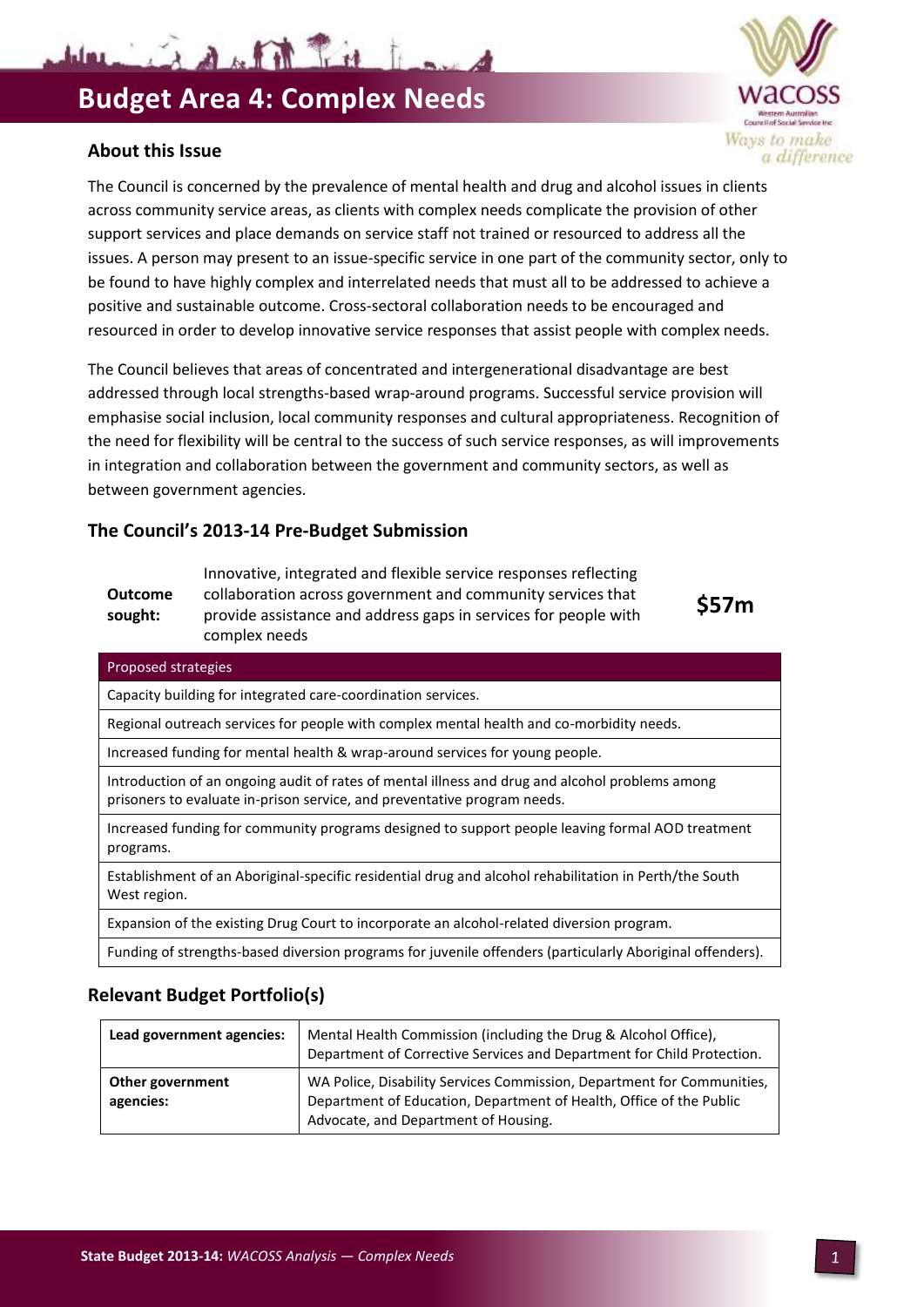## **Complex Needs: The 2013-14 Budget in Summary**

This year, one of the Government's four budget themes was "community safety". In the budget papers we can see that for the Government, this primarily means spending hundreds of millions over the next four years on police officers, and installing \$36 million worth of solar-powered flashing Light LED speed zone signs. No significant new attempts have been made to address the underlying causes of crime or criminal behaviour. Through the budget papers, many issues which are known to contribute to criminal behaviour are identified as being of concern, but the Budget fails to identify or fund any new programs or initiatives to address these concerns.

The funding for any new, innovative and evidence-based programs seem have given way to business as usual in a range of policy areas in desperate need of improved outcomes.

#### **Initiatives at a Glance**

Notable funding announcements in the 2013-14 State Budget:

- Community and Youth Justice Office Establishment and Refurbishment within Department of Corrective Services. Budget of \$1.3m in 2013-14 and \$800,000+ pA for 2014-15 through  $2016 - 17.<sup>1</sup>$
- $\div$  \$13.6 million funding over the next 3 years has been allocated by the Mental Health Commission for the establishment of Early Psychosis Youth Centre(s) to "increase young people's access to early mental health interventions."<sup>2</sup>
- Lifeline has been allocated approximately \$500,000 per annum funding by the Mental Health Commission.<sup>3</sup>
- $\div$  \$10.3 million dollars has been allocated in the WA Police budget for the upgrade Police and Community Youth Centres (PCYC) infrastructure (though no indication of increased funding for PCYC or other crime prevention programs. $4$ )
- $\div$  \$400,000 over four years has been allocated from Royalties for Regions for research into foetal alcohol spectrum disorder (FASD) in the Fitzroy area. <sup>5</sup>
- $+$  The Department of Health has allocated new funding of \$6 million over 4 years to help combat ear health issues in remote Aboriginal communities. 6 (Nb. During the 2013 State Election campaign, the Liberal Party promised \$8 million over 4 years.<sup>7</sup>)
- In 2013-14 (no forward estimates), the Department for Child Protection & Family Support will spend \$1 million on night and day youth patrols in Kununurra to "prevent harm to children, provide youth intervention, and maintain community peace and safety".<sup>8</sup>

#### **Need more information:**

- In July 2013, DAO will commence implementation of an alcohol court diversion program (expanding the existing drug court diversion program) in the Perth Central Law Courts (as promised during the 2013 State Election campaign). However, there is no indication the level of amount of funding allocated for this program. In addition, the pilot Mental Health Court Diversion and Support Project is due to be evaluated in 2013-14.<sup>9</sup>
- $\div$  \$2.1 million in funding for the Mental Health Commission to expand the delivery of essential crisis support services.<sup>10</sup>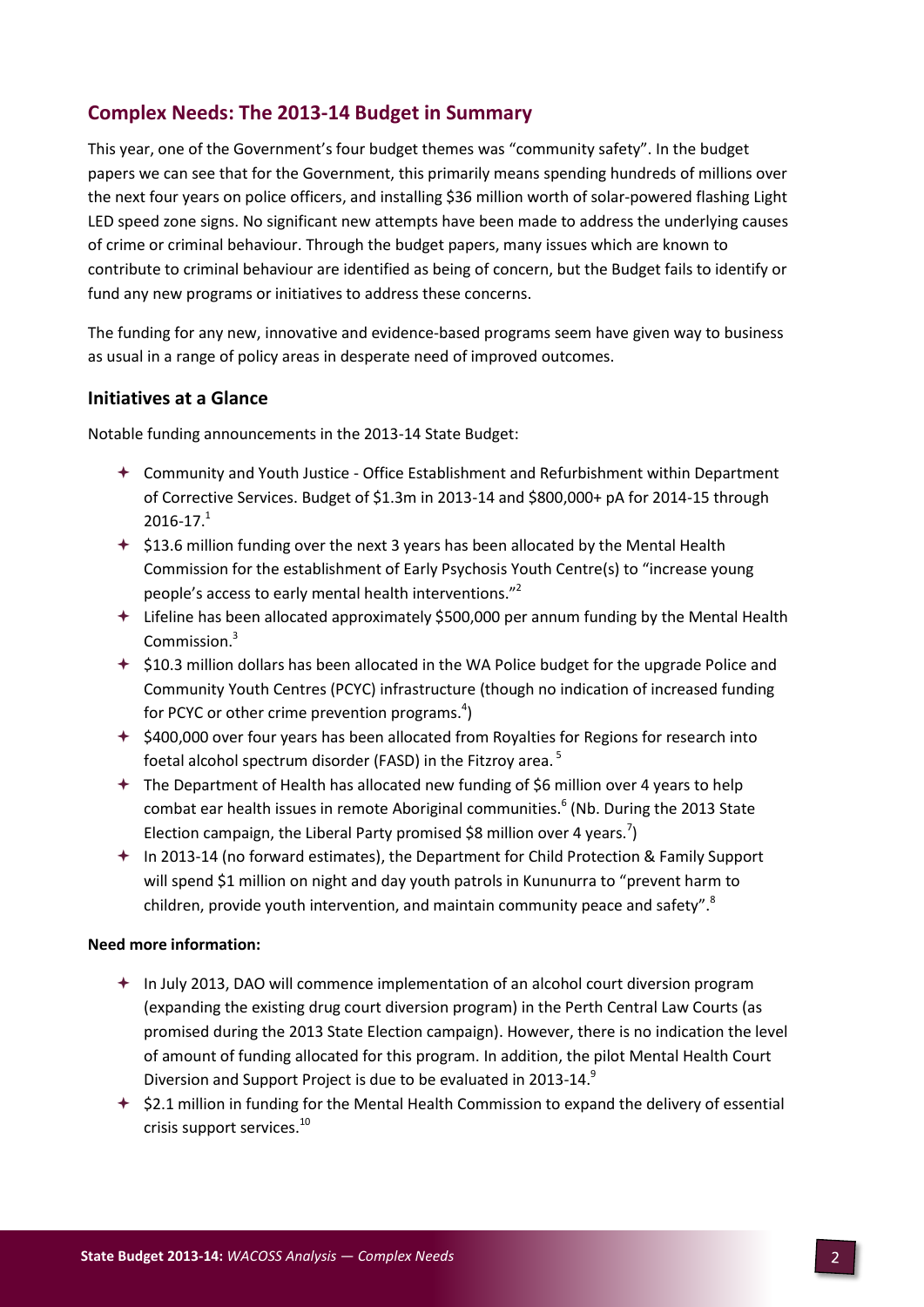# **Key Observations/Implications**

#### **1. The Department of Corrective Services' bottomless funding pit**

The Department of Corrective Services budget continues to grow, with this year the 2013-14 budget estimate representing a 7.9% (\$53.5 million) increase on the on the 2012-13 budget for Adult Corrective Services alone.<sup>11</sup> These large increases reflect the demand-based nature of the Department's budget, and the significant increases in prisoner numbers since 2007-08.<sup>12</sup>

| <b>Expenses</b>                  | 2008-09<br><b>Actual Budget</b> <sup>13</sup> | $2013 - 14$<br><b>Budget Estimate<sup>14</sup></b> | <b>S</b> increase<br>over 5 years | % increase<br>over 5 years |
|----------------------------------|-----------------------------------------------|----------------------------------------------------|-----------------------------------|----------------------------|
| <b>Adult Corrective Services</b> | \$498.5million                                | \$729.2million                                     | \$230.7million                    | 46.3%                      |
| <b>Youth Justice Services</b>    | \$80.4million                                 | \$99.4million                                      | \$19.0million                     | 23.6%                      |

The Department's Asset Investment spending drops significantly in 2013-14 (and over the forward estimates), this is a notable change after *very* high levels of investment in new and expanded detention facilities in in recent years.<sup>15</sup>

#### **2. Lack of funding for new initiatives to prevent crime & recidivism**

The budget papers state that:

*Aboriginal people are significantly over-represented in Western Australia's prisons and detention centres. The Department has a renewed focus on improved interagency and community collaboration, with a focus on the identification of strategies to improve outcomes for Aboriginal offenders, especially Aboriginal young people from the metropolitan area who offend, and prolific youth offenders.<sup>16</sup>*

However, the budget papers identify no initiatives, and no new funding to directly target this concern (which is far from new).

The papers also identify the need to preventing young people from entering the **youth justice system**, or to divert them away from the system. However, no *new* funding has been allocated by the Department to achieve this. The papers describe \$2 million pA as being redirected to increase the availability of prevention and early intervention programs and services for young people.<sup>17</sup> However it is unclear whether this is an increase on the \$1 million increase (on top of the existing \$2 million budget) proposed by Minister Francis back in May.<sup>18</sup>

The Budget provides additional funding of \$282million over four years for the recruitment of 550 **extra police** and auxiliary officers, including over 80 additional officers in 2013-14 to improve community safety. The Council is disappointed by the Government's over-emphasis on increased police numbers — especially in light of public comments by Police Commissioner Karl O'Callaghan. regarding the need to address the underlying drivers of crime and criminal behaviour, given most of these "are already well known and most of them are out of the hands of police". As the Commissioner has also noted:

*The measure of police success (the number of people prosecuted and sentenced) is also a measure of community failure.<sup>19</sup>*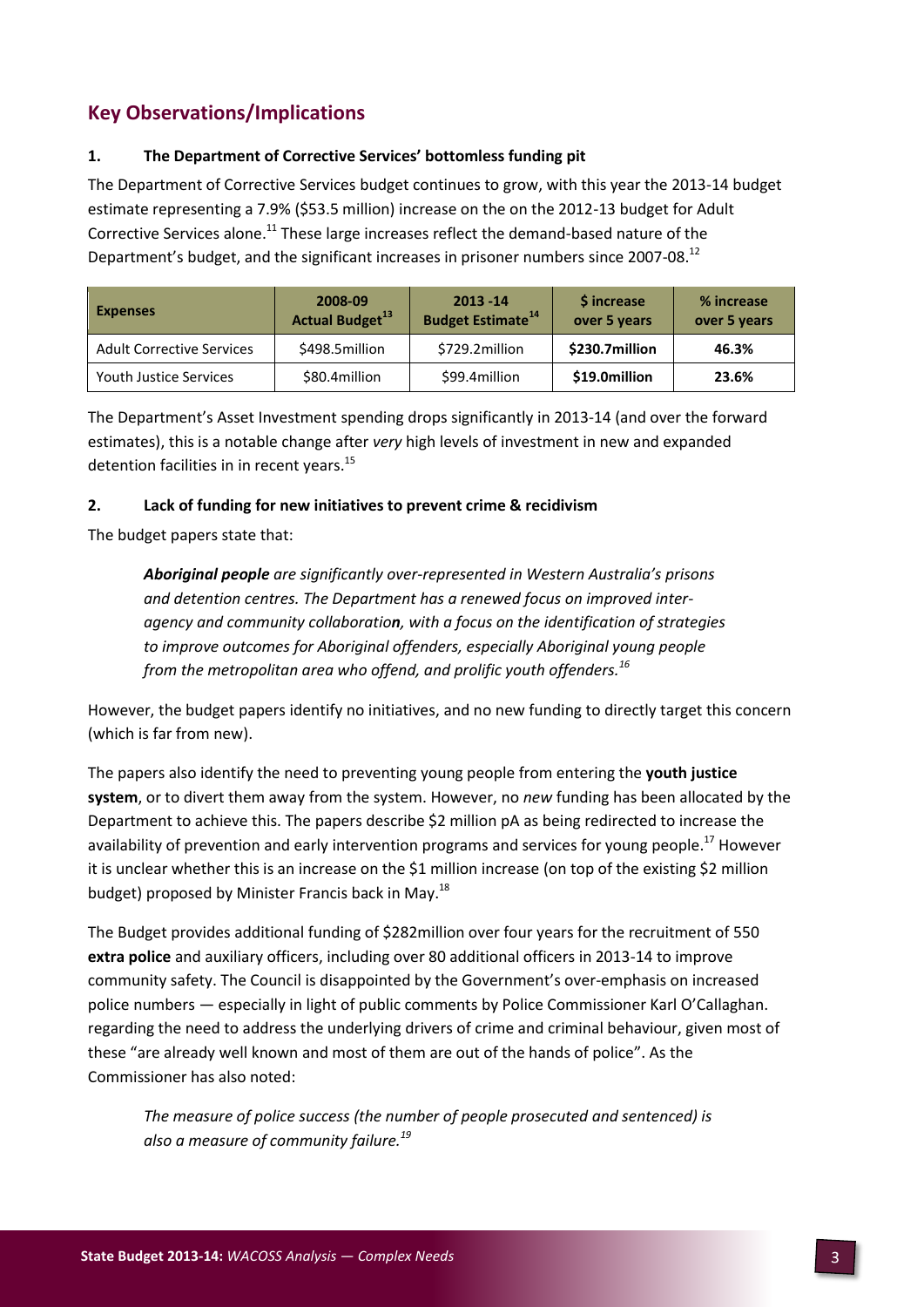#### **3. Still talking about FASD**

\$400,000 over four years has been allocated from Royalties for Regions for research into foetal alcohol spectrum disorder (FASD) in the Fitzroy area.<sup>20</sup> However, the Council questions whether further research is required, or whether it's time to increase investment in targeted programs to both prevent FASD, and address the cost to the community. As recently as 2012, the WA Legislative Assembly Education and Health Standing Committee published the report *Foetal Alcohol Spectrum Disorder: the invisible disability*, which made a range of recommendations*. 21*

Nb. Confusingly, the Department of Health budget also identifies funding of \$400,000 over four years to "provide better coordinated healthcare for children and families in the Fitzroy Valley".<sup>22</sup>

#### **4. Community mental health and AOD services**

The Mental Health Commission budget shows significant anticipated growth in spending on public inpatient mental health services — \$110.4 million over the forward estimates (plus a growth of \$21 million dollars in 2013-14).<sup>23</sup> The budget papers indicate significant growth in the purchase of nongovernment mental health and drug and alcohol services between 2012-13 and 2013-14 (\$124.8 million to \$149.2 million — almost 20%). However there is little *further* growth over the forward estimates.<sup>24</sup>

#### **5. Housing remains a concern**

Housing options for people with complex needs will remain a concern in 2013-14 and beyond, with further investment in housing desperately needed to address the difficulties many people with complex needs experience trying to access secure, stable and affordable housing (including supported and transitional accommodation options). The Council notes that an additional 16 houses and 18 packages of support will be provided under the part of the Mental Health Commission's *Individualised Community Living* program (an increase from the 100 people with a mental illness currently being supported).<sup>25</sup>

#### **6. Complex needs of children and their families**

Growing complexity in challenges facing parents and the needs of children<sup>26</sup> referred to the Department for Child Protection & Family Services is driving significant increases in service need, and creating challenges for DCPFS:

*Child protection notifications have increased more than 80% from 10,067 in 2008- 09 to 18,327 in 2012-13. Family and domestic violence, mental health issues, and parental drug and alcohol abuse continue to be key drivers of demand for child protection and family support services.<sup>27</sup>*